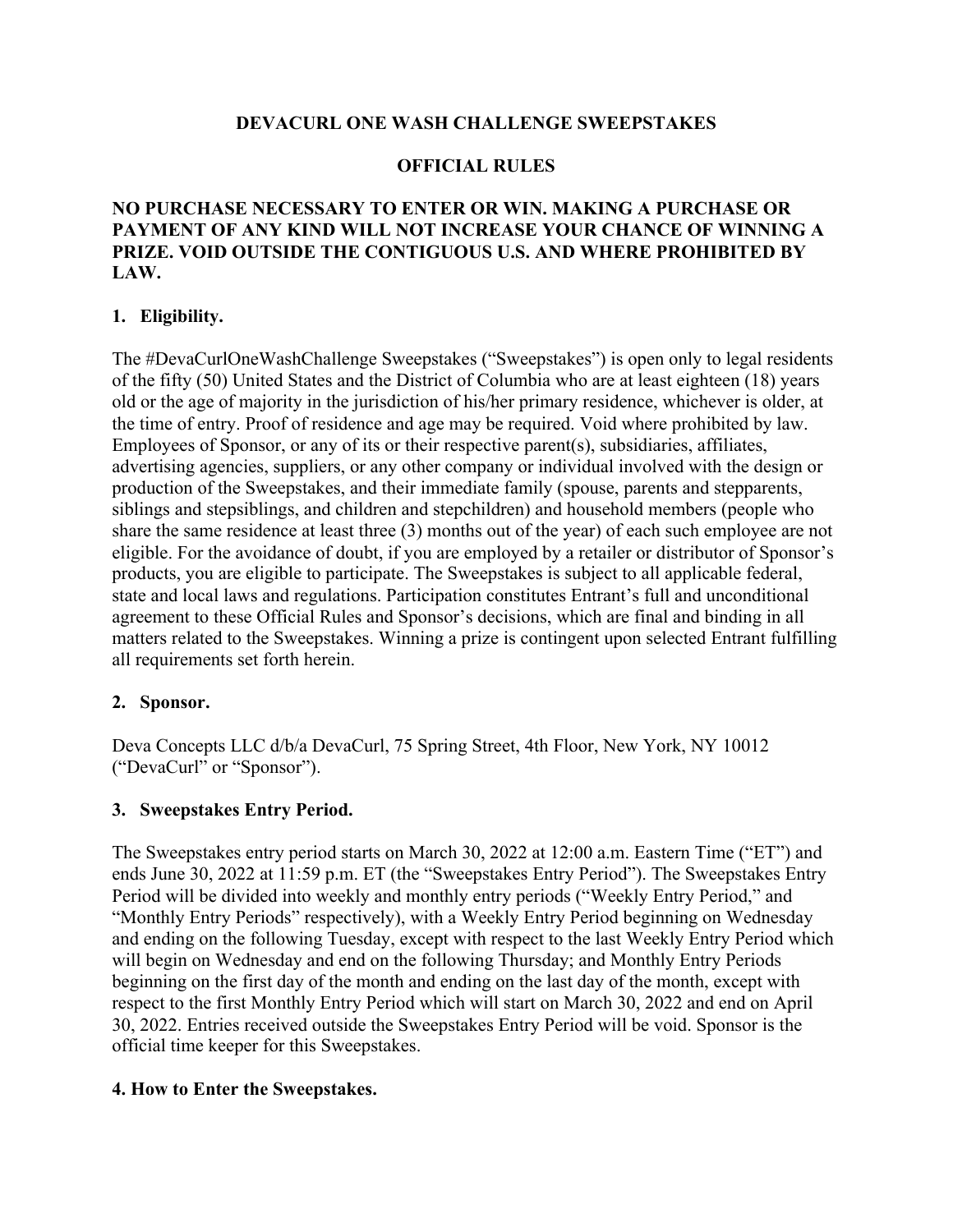During the Sweepstakes Entry Period, there are two (2) ways to enter:

1) Take the One Wash Challenge: To enter the Sweepstakes, an eligible person ("Entrant") should use CurlBond Mask on their hair and then must (a) take a photo of the results, (b) follow and tag @DevaCurl; and (c) share the photo of the results on Instagram with #DevaCurlOneWashChallenge ("Results Entry"). Packets containing CurlBond Mask are available at select retailers and distributors, and may be purchased on Amazon.com; however, no purchase is necessary to enter the Sweepstakes.

2) Non-Challenge Entry: To enter without taking the #DevaCurlOneWashChallenge, send an email to onewashchallenge@devacurl.comwith the following: name, date of birth, address, and tell us about your favorite Deva Curl products.

**You must have an Instagram account to enter via this method and your account must be set to "public" in order for your Results Entry to be eligible. You can modify your account settings after the winner(s) has been announced. Potential winners may be required to show proof of being the authorized account holder of the Instagram account associated with the Results Entry. Establishing an Instagram account is free. All Instagram terms apply.**

Requirements of Results Entries: Results Entry must be true, verifiable, and represent Entrant's actual experiences and beliefs. Results Entry must be entrant's own work product and may not have been previously published.. Entry may not contain, as determined by the Sponsor, in its sole discretion, any content that:

• is digitally altered and/or does not show the actual results of use of the CurlBond Mask ;

• makes any claims about the CurlBond Mask or any other Sponsor product;

• is sexually explicit or suggestive; unnecessarily violent or derogatory of any ethnic, racial, gender, religious, professional or age group; profane or pornographic; contains nudity;

• promotes alcohol, illegal drugs, tobacco, firearms/weapons (or the use of any of the foregoing); promotes any activities that may appear unsafe or dangerous; promotes any particular political agenda or message;

- is obscene or offensive; endorses any form of hate or hate group;
- appears to duplicate any other submitted Entries;
- defames, misrepresents or contains disparaging remarks about other people or companies;

• contains trademarks, logos, or trade dress (such as distinctive packaging or building exteriors/interiors) owned by others, without permission, to the extent permission is necessary;

• contains any personal identification, such as license plate numbers, personal names, e-mail addresses or street addresses;

• contains copyrighted materials owned by others (including quotes or words of others, photographs, sculptures, paintings, and other works of art or images published on or in websites, television, movies or other media), without permission,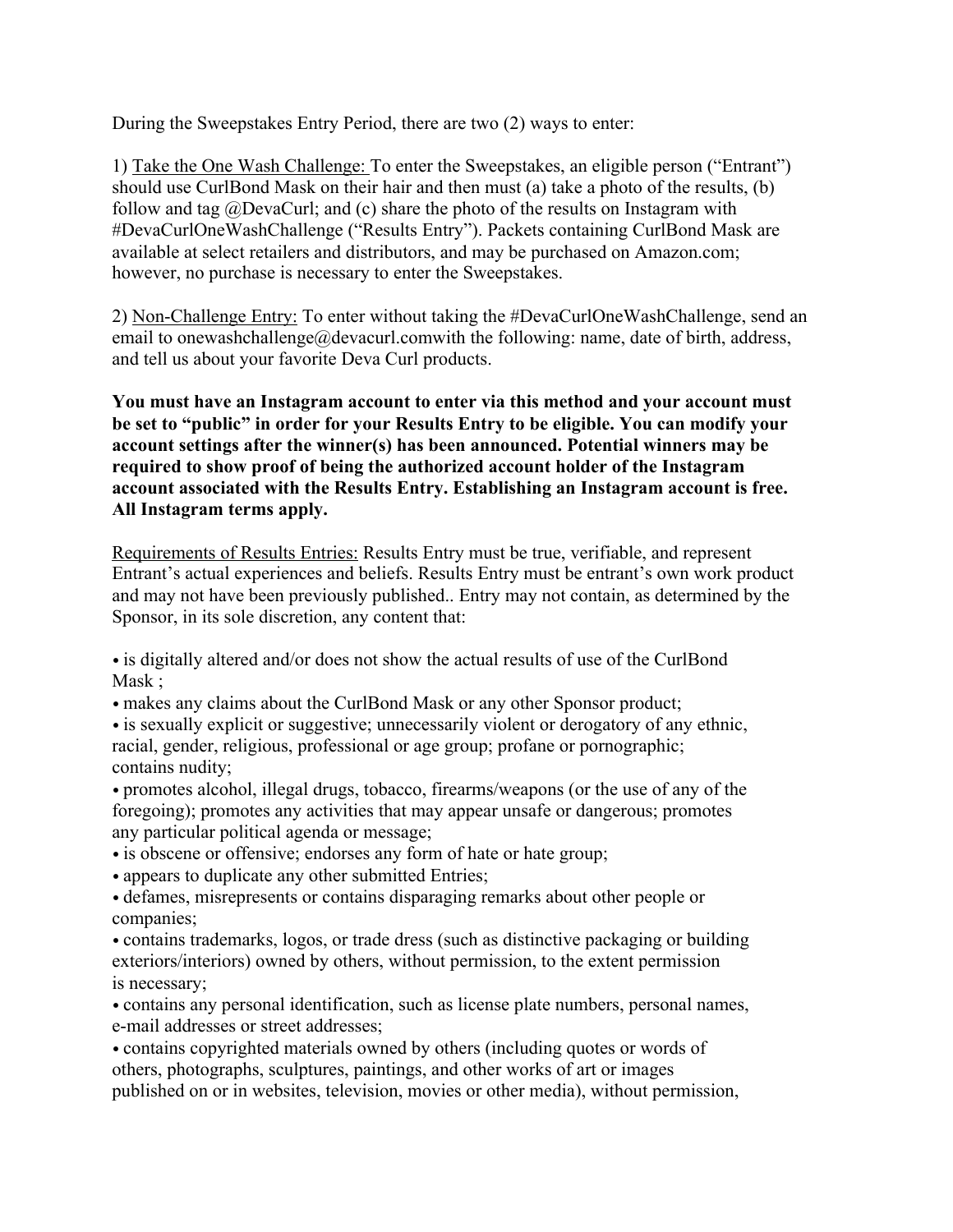to the extent permission is necessary;

• contains materials embodying the names, likenesses, voices, or other indicia identifying any person, including, without limitation, celebrities and/or other public or private figures, living or dead, without permission;

• contains look-alikes of celebrities or other public or private figures, living or dead;

• communicates messages or images inconsistent with the positive images and/or

good will to which we wish to associate; and/or

• violates any law.

Sponsor, in its sole discretion, may disqualify your Results Entry for any reason, including if it determines that your Results Entry fails to conform to these Official Rules in any way or otherwise contains unacceptable content.

Maximum Number of Sweepstakes Entries. There is no limit on the number of entries during the Sweepstakes Entry Period per person; however, there is a limit on the number of prizes to be awarded per person (see below) and any entry submitted by an Entrant must be substantially different than any other entry submitted by that same Entrant, as determined by Sponsor in its sole discretion.

## **5. Sweepstakes Winner Selection.**

Drawing Dates: Weekly Entry Period Drawings: Weekly Entry Period Drawings for one (1) Weekly Prize winner per Weekly Entry Period will take place on or about the Friday following the end of the applicable Weekly Entry Period. Monthly Entry Period Drawings: Monthly Entry Period Drawings for one (1) Grand Prize winner per Monthly Entry Period will take place on or about three days following the end of the applicable Monthly Entry Period.

On the Drawing Dates, Sponsor will select one (1) entry in a random drawing from among all valid entries received for the applicable drawing. Potential Prize winner(s) will be contacted by direct message. approximately two (2) business days after the Drawing Dates. Failure to respond to the initial verification contact within three (3) business days of notification may, in Sponsor's sole discretion, result in disqualification and a new potential Prize Winner may be selected by Sponsor from all remaining eligible entries. Odds of winning the prize depend on the number of eligible entries received for the applicable drawing. Nonwinning entries from one drawing will carry forward into subsequent drawings.

### 6. **Prizes.**

Limit one (1) Weekly Prize and one (1) Grand Prize per person.

Grand Prize (3) (one (1) per Monthly Entry Period): Prize includes (i) DevaCurl Haircare Products of winner's choice, up to \$200, (ii) DevaCurl NYC Broome Street. salon ("Salon") Services (DevaCut and CurlBond Pro treatment), and (iii) DevaCurl Swag (a \$23.00 value). Approximate Retail Value ("ARV"): \$498 each. Travel is not included to/from the Salon. If a Grand Prize winner cannot visit Salon in person, a thirty (30) minute virtual consultation will be substituted; however, no additional prize will be provided for difference in prize value.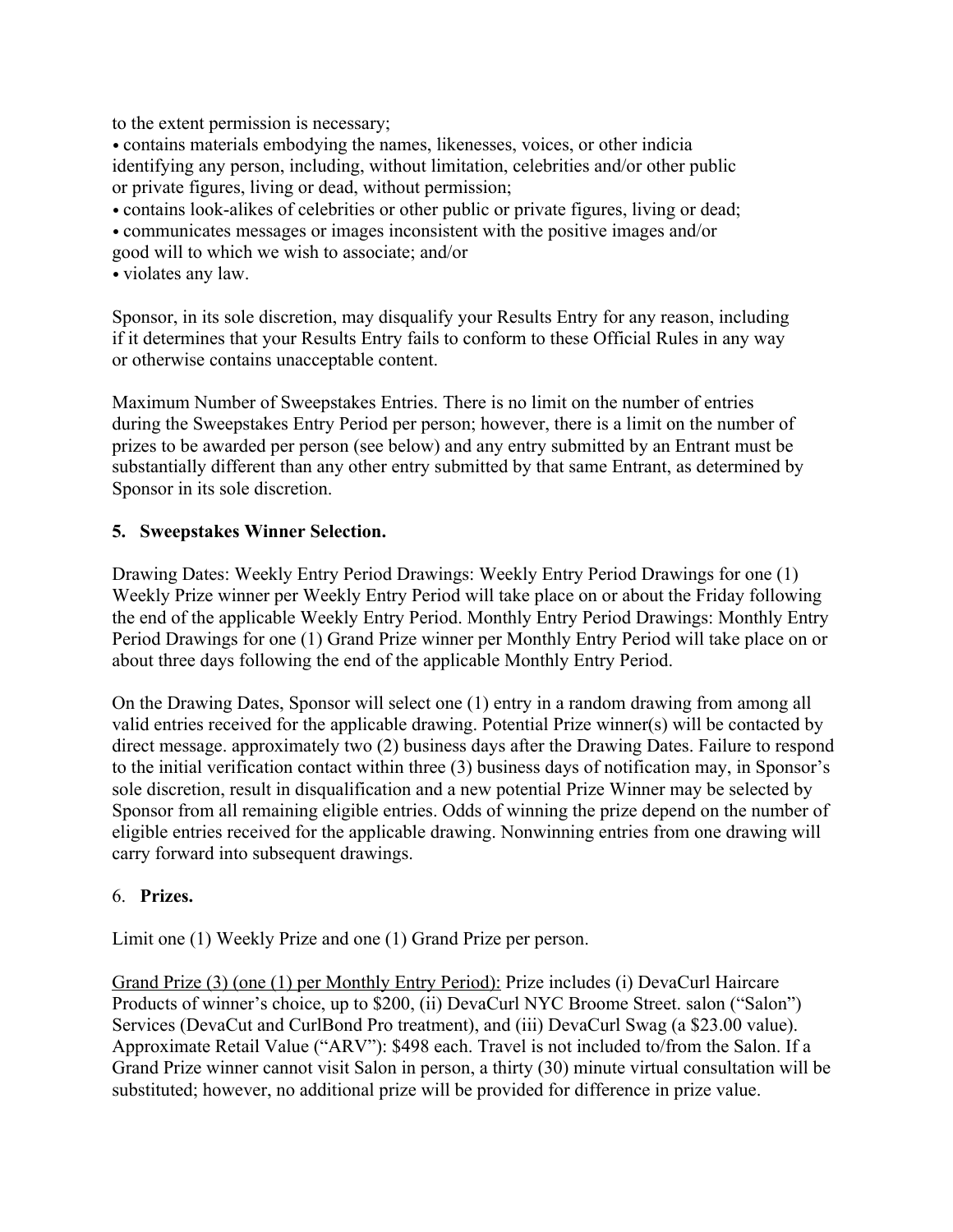Weekly Prizes ((12) one (1) per Weekly Entry Period): Prize package includes: (i) DevaCurl Haircare Products of winner's choice, up to \$200, (ii) a thirty (30) minute Virtual Consultation with a DevaCurl Stylist to be determined by Sponsor, and (iii) DevaCurl Swag (a \$23.00 value). Approximate Retail Value ("ARV"): \$273.00 each.

Total ARV of all prizes: \$4,770.

All federal, state and local taxes and all other expenses not expressly listed in these Official Rules are the sole responsibility of the Verified Prize Winner(s). Prizes are nontransferable and may not be substituted or redeemed for cash by Prize Winner(s). Sponsor reserves the right to substitute any Prize(s), in whole or in part, for one of equal or greater value. Prizes are awarded "as is" with no warranty or guarantee, either express or implied. All prize details are at Sponsor's sole discretion.

# **7. Verification of Potential Prize Winner(s).**

POTENTIAL PRIZE WINNER IS SUBJECT TO VERIFICATION BY SPONSOR, IN ITS SOLE DISCRETION, WHOSE DECISIONS ARE FINAL AND BINDING IN ALL MATTERS RELATED TO THE SWEEPSTAKES. Any potential prize winner must continue to comply with all terms and conditions of these Official Rules and winning is contingent upon fulfilling all requirements. The potential prize winner(s) may be required to execute and return to Sponsor for its receipt within five (5) business days of notification, an Affidavit of Eligibility, Release of Liability and Publicity Release (where permitted by law) (collectively, the "Affidavit") in order to claim his/her prize. Sponsor may, but is not obligated to, exercise its rights under such Affidavit. In the event: (a) potential prize winner cannot be reached for whatever reason after a reasonable effort has been exerted or the potential prize winner notification or Affidavit is returned as undeliverable; (b) potential prize winner declines or cannot accept, receive or use the prize for any reason; (c) of noncompliance with the above or within any of the aforesaid time periods, (d) potential prize winner is found to be ineligible to enter the Sweepstakes or receive the prize, (e) potential prize winner cannot or does not comply with these Official Rules, or (f) potential prize winner fails to fulfill the Affidavit-related obligations, the potential prize winner shall be disqualified from the Sweepstakes and an alternate potential prize winner may be selected, at Sponsor's sole discretion, from among the other eligible entries received. Sponsor reserves the right to modify the notification and Affidavit procedures in connection with the selection of alternate potential prize winner, if any.

# **8. Entry Conditions and Release.**

By entering, each Entrant agrees to: (a) comply with and be bound by these Official Rules and the decisions of the Sponsor and/or its designee(s) which are binding and final in all matters relating to this Sweepstakes; (b) release and hold harmless Sponsor, and their respective parent, subsidiary and affiliated companies, the prize suppliers and any other organizations and/or persons responsible for sponsoring, fulfilling, administering, advertising or promoting the Sweepstakes, and all of their respective past and present officers, directors, employees, agents and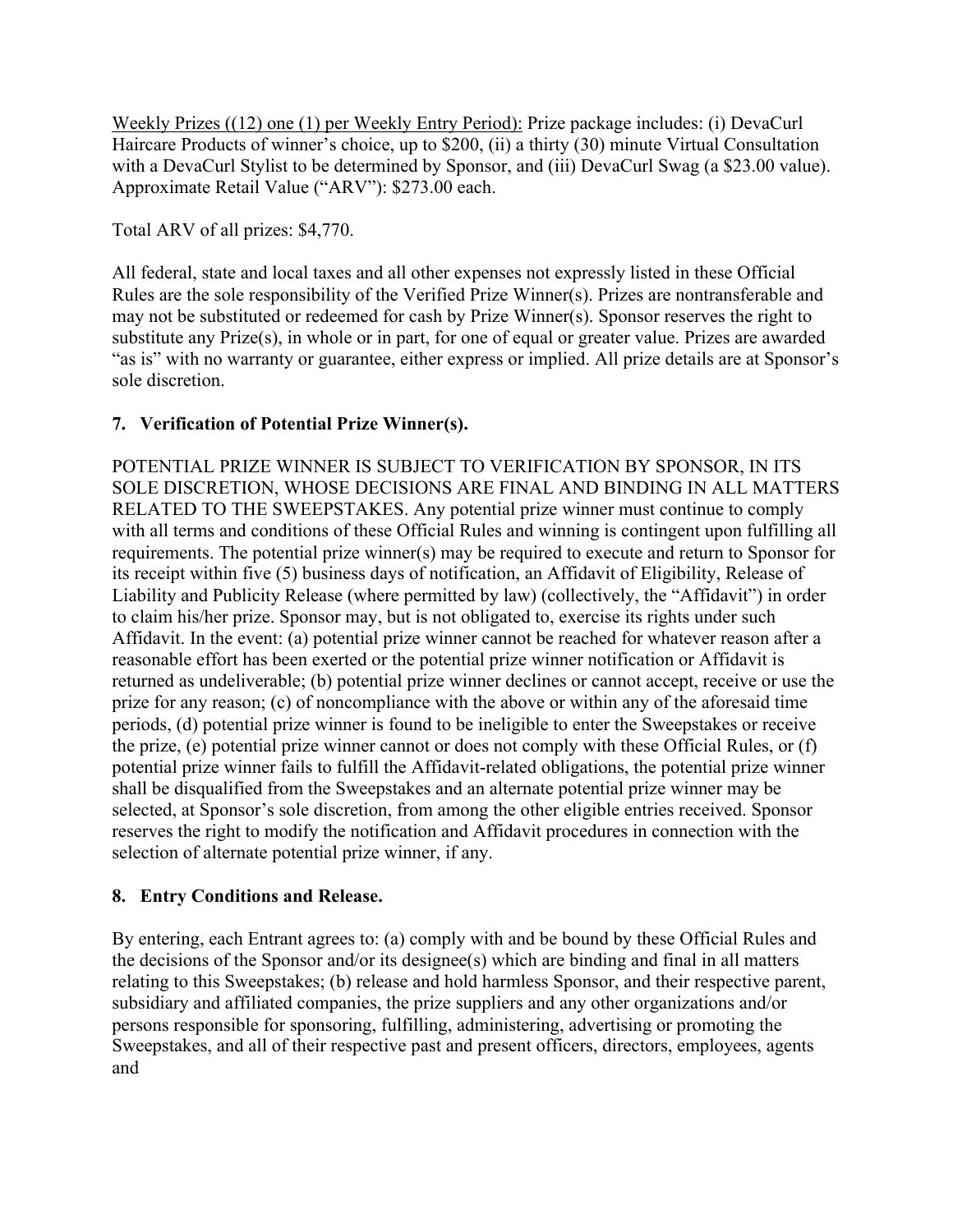representatives (collectively, the "Released Parties") from and against any and all claims, expenses and liability, including but not limited to negligence and damages of any kind to persons and property, including but not limited to invasion of privacy (under appropriation, intrusion, public disclosure of private facts, false light in the public eye or other legal theory), defamation, slander, libel, violation of right of publicity, infringement of trademark, copyright or other intellectual property rights, property damage, or death or personal injury arising out of or relating to a participant's entry, creation of an entry or submission of an entry, participation in the Sweepstakes, acceptance or use or misuse of prize (including any travel or activity related thereto) and/or the broadcast, exploitation or use of entry; and (c) indemnify, defend and hold harmless the Released Parties from and against any and all claims, expenses, and liabilities (including reasonable attorneys' fees) arising out of or relating to an Entrant's participation in the Sweepstakes and/or Entrant's acceptance, use or misuse of any prize. Notwithstanding the foregoing, in the event that the preceding release is determined by a court of competent jurisdiction to be invalid or void for any reason, Entrant agrees that, by entering the Sweepstakes, (i) any and all disputes, claims, and causes of action arising out of or in connection with the Sweepstakes, or any prize awarded, shall be resolved individually without resort to any form of class action; (ii) any claims, judgments and awards shall be limited to actual out-of-pocket costs incurred, including costs associated with entering the Sweepstakes, but in no event attorney's fees; and (iii) under no circumstances will any Entrant be permitted to obtain any award for, and Entrant hereby waives all rights to claim punitive, incidental or consequential damages and any and all rights to have damages multiplied or otherwise increased and any other damages, other than damages for actual out-of-pocket expenses.

### **9. Publicity.**

Except where prohibited, participation in the Sweepstakes constitutes each prize winner's consent to Sponsor and its agents to use and/or publish winner's full name, city and state/province/territory of residence, photographs or other likenesses, pictures, portraits, video, voice, testimonials, biographical information (in whole or in part), including without limitation winner's Instagram user name and profile photo, and/or statements made by winner regarding the Sweepstakes or Sponsor, worldwide and in perpetuity for any and all purposes, including, but not limited to, advertising, trade and/or promotion on behalf of Sponsor, in any and all forms of media, now known or hereafter devised, including, but not limited to, print, TV, radio, electronic, cable, or World Wide Web, without further limitation, restriction, compensation, notice, review, or approval.

### **10. Use Of Results Entries.**

By submitting a Results Entry, each Entrant waives all moral rights in and to the Results Entry and grants to Sponsor and its licensees, successors, designees, and assigns an irrevocable, perpetual, unlimited, royalty-free, fully paid-up license to reproduce, distribute, display, exhibit, exploit, perform, edit, create derivatives of, and otherwise use the Results Entry and all elements of such Results Entry, together with any other material, and the entrant's full name, city and state/province/territory of residence, photographs or other likenesses, pictures, portraits, video, voice, testimonials, biographical information (in whole or in part), including without limitation Entrant's Instagram user name and profile photo, and/or statements made by Entrant regarding the Sweepstakes or Sponsor, in any and all media now known or hereafter devised, in any manner, in whole or in part, worldwide, without compensation or notification to, or permission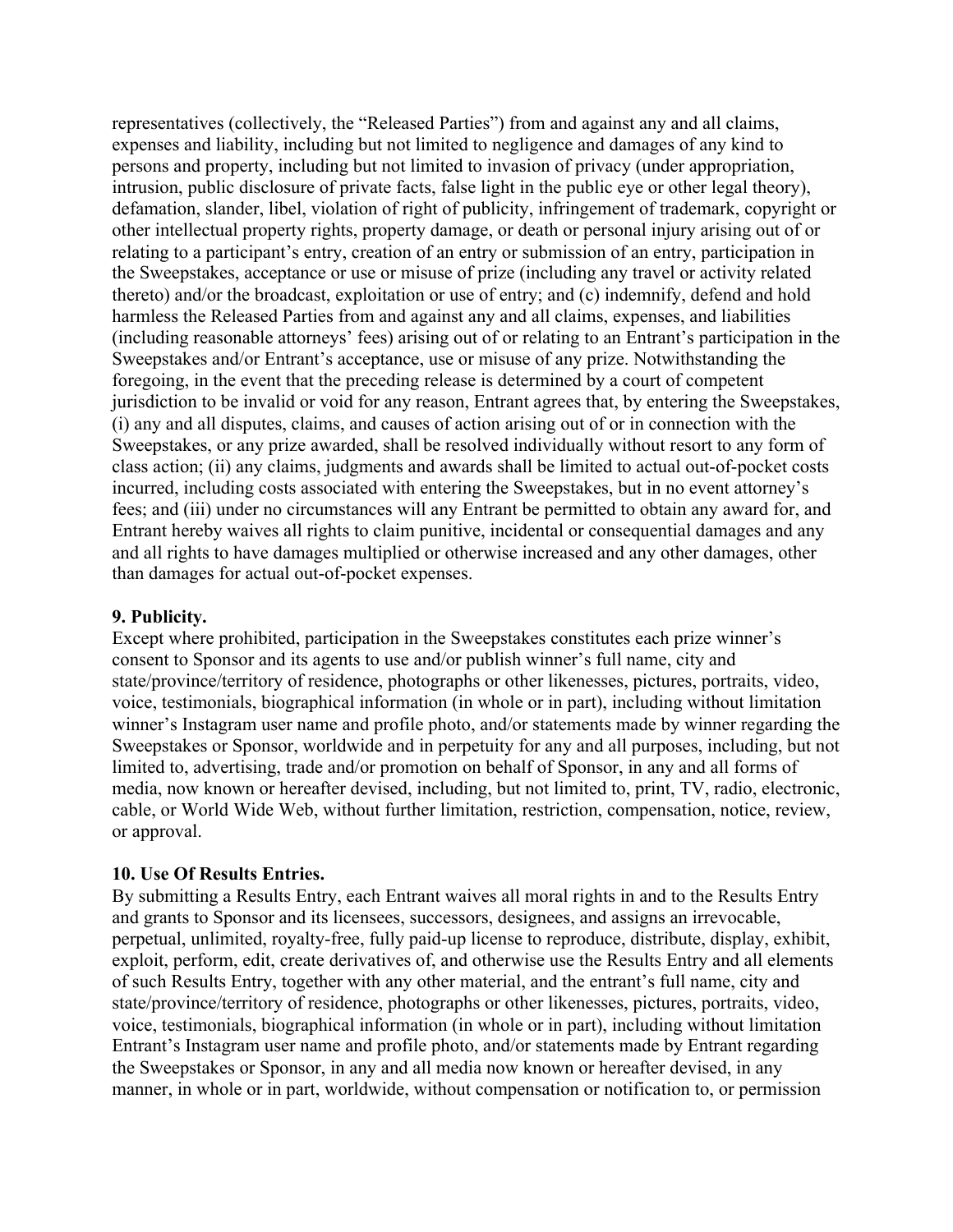from, Entrant or any third party, for any purpose whatsoever, including without limitation, for purposes of advertising or trade. Entrant agrees that, if required by Sponsor, he/she will sign documents to this effect. Released Parties are not responsible for any unauthorized use of Results Entries by third parties. Sponsor has no obligation to make use of the rights granted herein.

# **11. General Conditions.**

Sponsor reserves the right in its sole discretion to disqualify any individual it finds to be tampering with the entry process or the operation of the Sweepstakes or to be acting in violation of these Official Rules or any other promotion or in an unsportsmanlike or disruptive manner. Any attempt by any person to deliberately undermine the legitimate operation of the Sweepstakes may be a violation of criminal and civil law and, should such an attempt be made, Sponsor reserves the right to seek damages from any such person to the fullest extent permitted by law. Sponsor's failure to enforce any term of these Official Rules shall not constitute a waiver of that or any other provision.

# **12. Limitations of Liability.**

The Released Parties are not responsible for: (a) any incorrect or inaccurate information, whether caused by Entrants, or programming associated with or used in the Sweepstakes; (b) technical failures of any kind, including but not limited to malfunctions, interruptions, or disconnections in phone lines or network hardware or software; (c) unauthorized human intervention in any part of the entry process or the Sweepstakes; (d) technical or human error, which may occur in the administration of the Sweepstakes or the processing of entries; or (e) any injury or damage to persons or property, which may be caused, directly or indirectly, in whole or in part, from Entrant's participation in the Sweepstakes or receipt or use or misuse of any prize. If for any reason an Entrant's entry is confirmed to have been erroneously deleted, lost or otherwise destroyed or corrupted, Entrant's sole remedy is another entry in the Sweepstakes. No more than the stated number of prizes will be awarded. If, for any reason, the Sweepstakes cannot be executed as planned, including, but not limited to, any governmental order, force majeure, supply chain disruptions, social media mandate, printing, administrative or other error of any kind, transmission failure, infection by computer virus, bugs, tampering, unauthorized intervention, fraud, technical failures, or any other causes beyond the control of Sponsor that corrupt or affect the security, administration, fairness, integrity or proper conduct of the Sweepstakes, or if the Sweepstakes is compromised or becomes technically corrupted in any way, electronically or otherwise, Sponsor reserves the right, in its sole discretion, to cancel, modify or terminate the Sweepstakes and, if terminated before the end of the Sweepstakes Entry Period, to select the prize winner(s) for the drawing(s) at issue from among all eligible, non-suspect entries received through both entry methods combined as of the date/time of termination or as otherwise deemed fair and appropriate by Sponsor.

# **13. Disputes.**

**Except where prohibited by law, as a condition of participating in this Sweepstakes, each Entrant agrees that (1) any and all disputes and causes of action arising out of or connected with this Sweepstakes, including but not limited to prize awarded, shall be resolved**